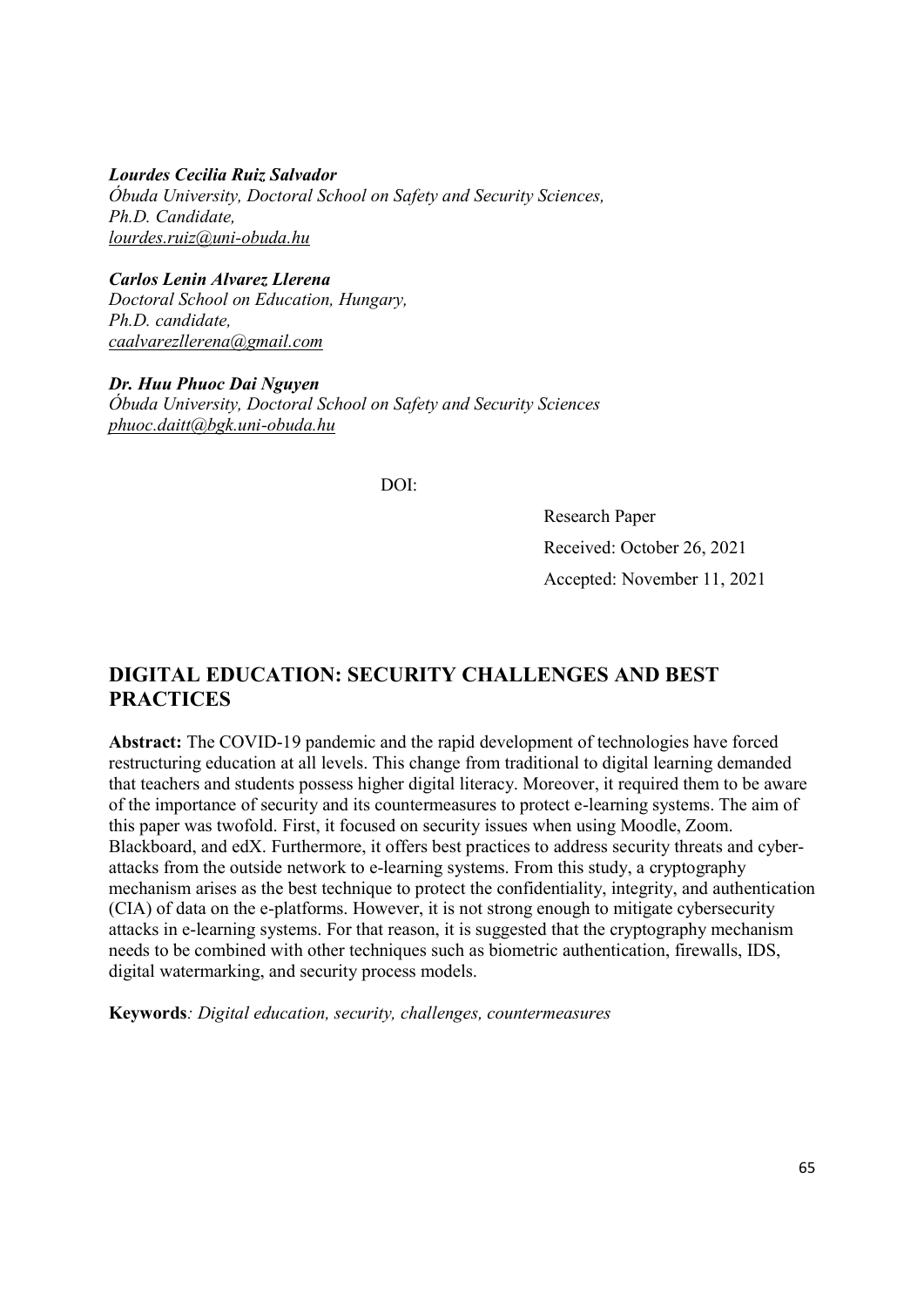### 1. INTRODUCTION

Digital learning has been present in education for several decades. However, the rapid development of technologies and the COVID-19 outbreak shifted the education environment to home-schooling. Hence, the usage of technology at all education levels has become pervasive. For example, online learning platforms offer free courses to the public; video conferencing apps give students and instructors unlimited video time, translation, and collaborative editing capabilities. In addition, schools are partnering with television to broadcast educational content on separate channels(Li & Lalani, 2020). Technology can provide high quality and more flexible education experience without the restrictions posed in a traditional education environment, such as a strict schedule or a classroom. It can be an effective tool for joint, creative, and personalized learning. Technologies can integrate real-world problems into educational programs and offer teachers and students a wide array of feedback, reflection, and review opportunities. They can construct communities attracted to learning and generate new opportunities for teachers' professional development at local and global levels (National Academies of Sciences, 2018). Furthermore, corporations also use digital education to provide training to employees. Online education platforms offer various courses to improve business, safety, compliance, and technologies. Although technology provides several potentials within education, it also presents risks during implementation and deployment. Device manipulation, information leakage, network attack, and subsequent application platform effect are security threats found when using technology(Mawgoud et al., 2020; Serhan, 2020). Another aspect to be considered a barrier when using technology is the lack of knowledge regarding information security education(Olaza-Maguiña & De La Cruz-Ramirez, 2021). Consequently, this study focuses on these security threats and offers solutions that support teachers and students when applying technology for educational purposes.

### 2. SECURITY CHALLENGES

### 2.1 Platform Security Issues

2.1.1 Moodle (Modular Object-Oriented Dynamic Learning Environment) Moodle is an open-source e-learning system. It uses PHP language and MySQL databases, offering various modules for teachers and students to create lessons, assignments, quizzes,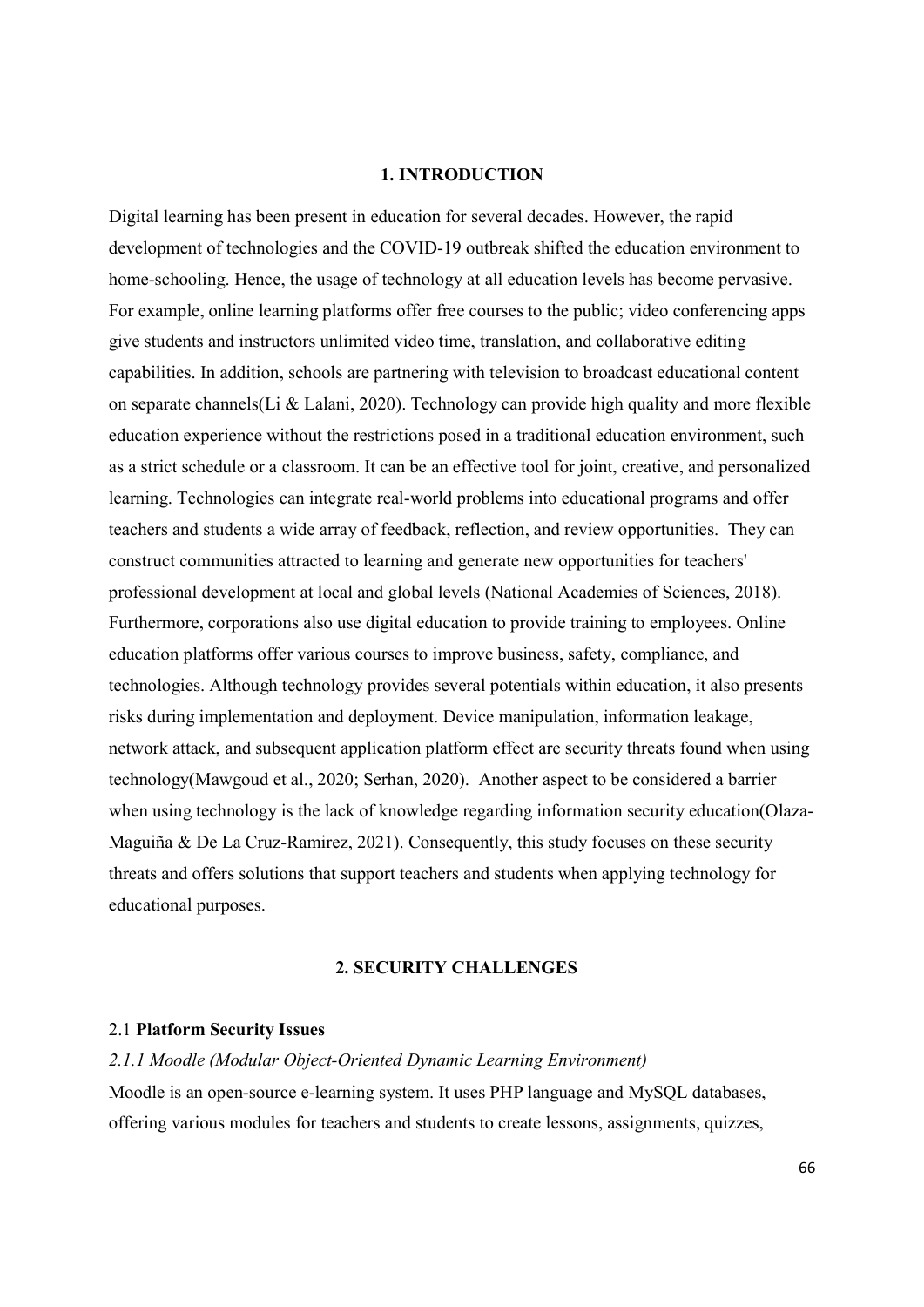documents, and exercises. Furthermore, it helps teachers and learners communicate together through chat, surveys, or workshops. Brute force attack is a security vulnerability present in this platform. This attack guesses passwords and usernames by sending several demands to the webserver with a blank cookie field to reset the login failure count to zero. To think the username, many usernames are shipped with a random password. Usually, if the response from the server is extended, the chances of guessing the user are high. Another type of attack is a session hijacking attack. This attack takes control of a user session when successfully gaining or generating an authentication session ID. It is related to an attacker using captured, brute-forced, or reverse-engineered session IDs to take control of a legal user's Web application session while that session is still in progress. The session is handled in Moodle using two cookies: Moodle Session and Moodle Session Test, which can be interrupted because Moodle uses only SSL tunnels on the login service and a few administration services. This way, the HTTP requests are made in plaintext, which may be intercepted and decoded. An attacker can use this data in its HTTP request to control the target user session. Likewise, several types of attacks are related to authentication, availability, confidentiality, and data integrity in the Moodle system (Kumar & Dutta, 2011).

# 2.1.2 Zoom

Zoom is a platform that helps students or teachers to communicate remotely. It brings many advantages, such as easy installation, a friendly interface, and free usage. However, it faces several security threats such as zoom bombing, end-to-end encryption, Mac spying, windows remote code execution, Cisco Talos vulnerabilities (Matt Miller, 2020). In 2021, (Charlie Osborne, 2021) reported three-bug attack chains used remote code execution (RCE) on a victim's machine. Another research (Paul Wagenseil, 2021) identified more than ten types of security and privacy issues in Zoom. According to (Ahmed 2020), many security holes in Zoom were recognized, and two of them can let hackers read and steal users' data.

# 2.1.3 Blackboard

Blackboard is a comprehensive digital learning space to increase users' personalized learning at any time and anywhere. It offers many tools to support learning and teaching activities such as Blackboard Analytics, Grade center, blackboard assessment, accreditation, blackboard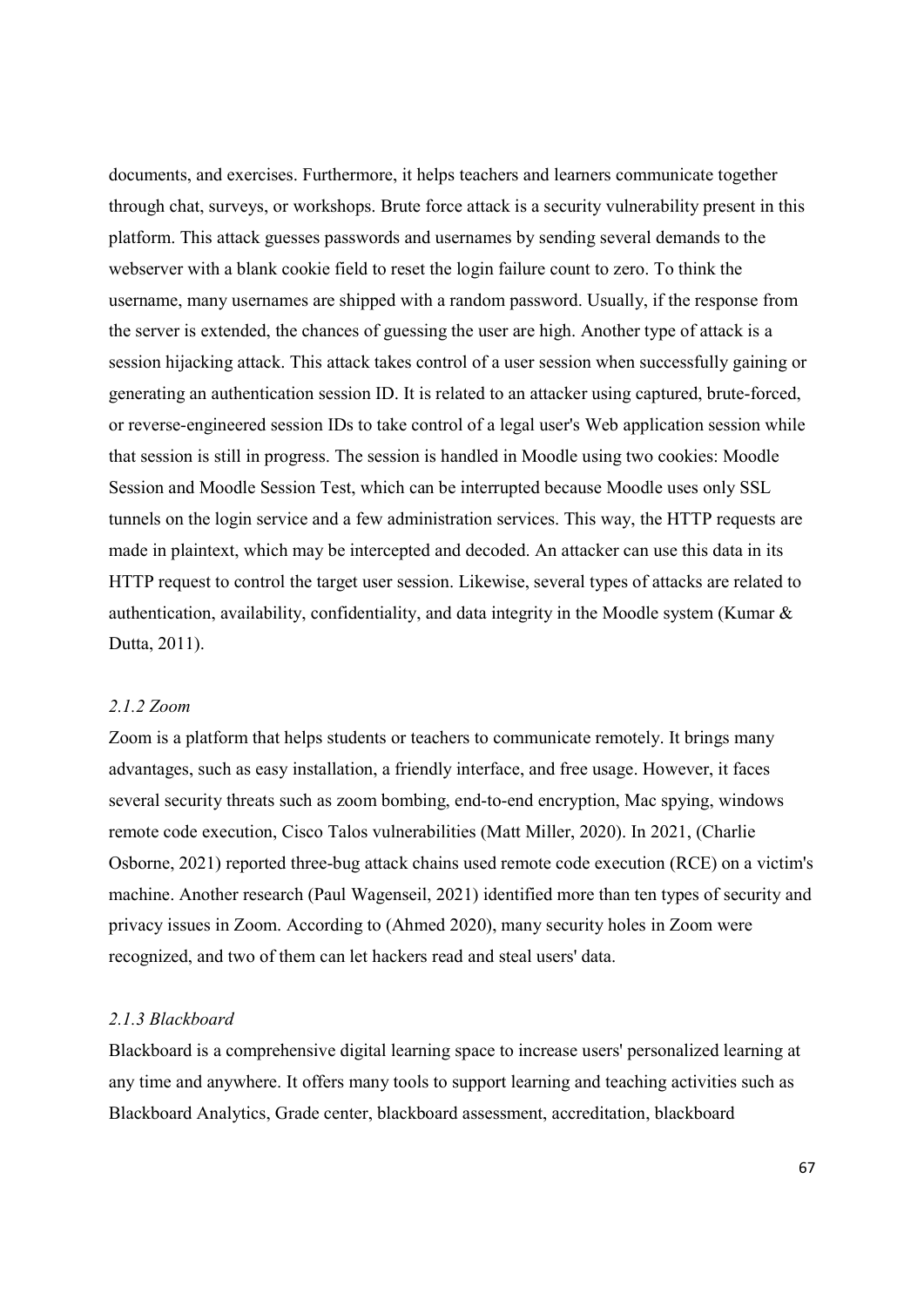engagement, and more. Nevertheless, it is also vulnerable to many security issues like the other platforms (Philip, 2020). For instance, in 2010, 84 security issues related to the Blackboard platform were encountered. Notably, the LaQuSo team reported three significant types of attacks in the SP5 version of blackboards like cross-site request forgery, cross-site scripting attacks, and authorization vulnerabilities (M. V. Eekelen et al., 2013).

### 2.1.4 edX Platform

This platform provides a high-quality learning experience to various universities, organizations, and institutions. It introduces the edX data package, which includes collecting usage data from courses on the course pages (edX, 2021). However, it presents several vulnerabilities for users, such as cross-site scripting (XSS), password phishing, server-side code execution, and RDX data identification (Lynch & Friis, 2018).

- XSS: It is one of the most popular security issues on the Internet. It creates a chance for hackers to inject client-side scripts into the site. The XSS worm was designed to inject every section, subsection, or unit for every course and put it in the module. Moreover, this worm can automatically use malicious scripts to infect every unit on the course.
- Password phishing: Phishing attacks are more dangerous to students who share a password between various sites, and hackers may access students' accounts within the edX platform.
- RDX Data Identification: RDX is another way of security and functionally tradeoff. It can produce valuable tools to search student retention rates and factors that support learners and efficiently use the site resources. It also increases the effectiveness of online education. However, it provides large datasets to outside researchers, potentially risky.

# 2.2 External Cyber Attacks

### 2.2.1 Malicious Attacks

Computer viruses, malware, Trojan are malicious programs that may change or damage the operating system without the user's permission, using attached files in the e-mail or advertisements (Huu Phuoc Dai et al., 2016). When students or instructors download the resources in an e-system, it is easy to download malicious codes simultaneously. Furthermore, students can use their own devices to find information, cooperate, or communicate with other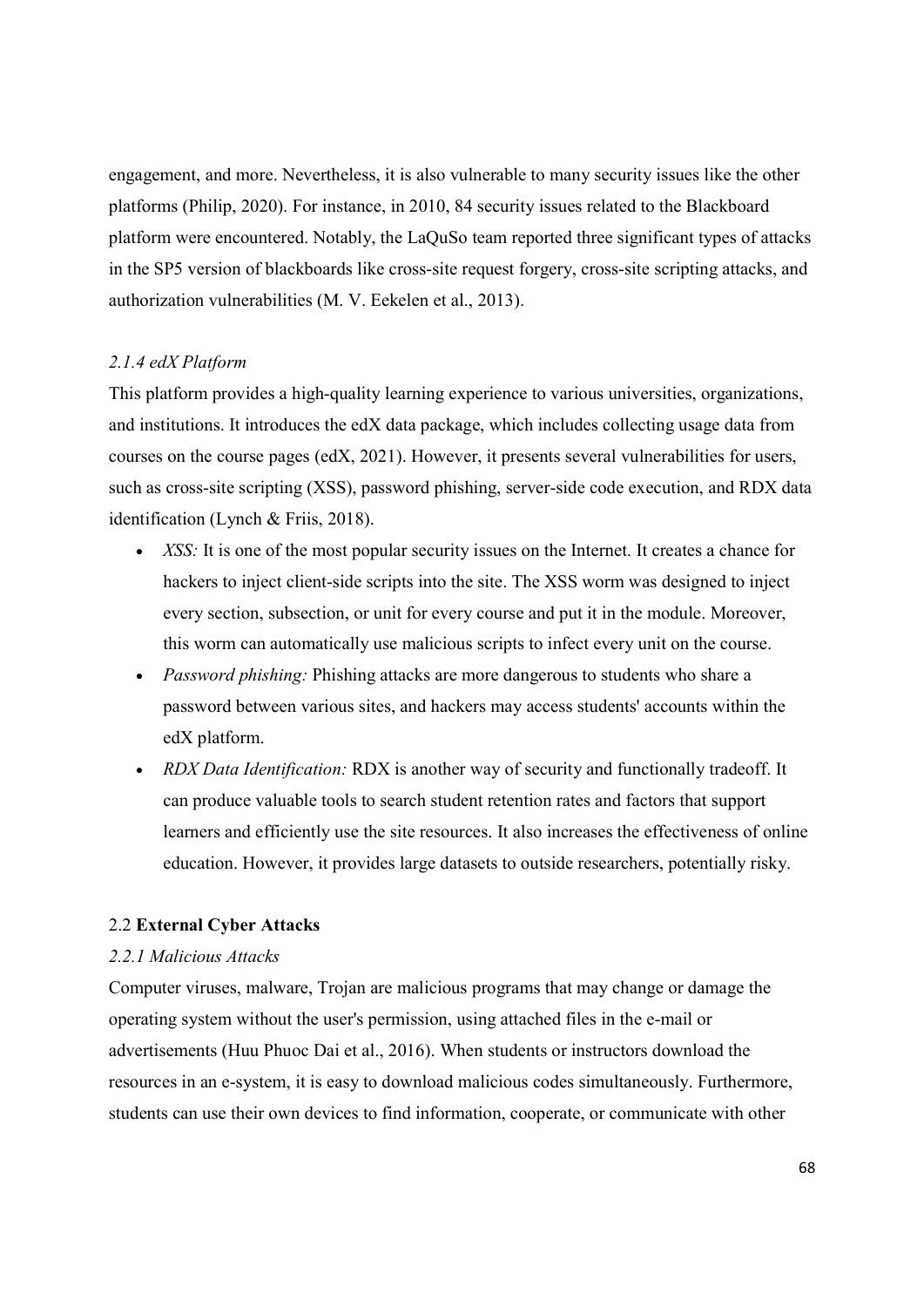students for learning on and off-campus. Consequently, it is more difficult for the data controller to ensure the security of the network system against viruses, Trojans, or malware (Bandara et al., n.d.). Additionally, students are the primary users of social media networks. Therefore, this can create a suitable environment for spreading viruses, malware, and other viruses via these social media websites.

### 2.2.2 Availability attack

This attack aims to interrupt the connectivity resources or limit the bandwidth of the E-Systems. Moreover, it also tries to gain privileged access to the information or services in the learning platform. DoS or DDoS attacks are not new types of threats. However, their damage is much more dangerous than in previous years (Kaspersky, 2021). The volume of DDoS attacks and their complication has dramatically increased due to the decreasing price of launching this type of attack. Therefore, it is tough to detect and protect the systems against them. According to the Kaspersky report, there were a significant number of DoS attacks in e-learning systems from 2019 and 2020 (Securelist, 2020). It increased 550% in 2020 compared to 2019 at the same time (January). Zoom is the most popular platform under attack, and Moodle is the second one. Moreover, adware, downloaders, and Trojans were encountered in nearly 99% of total registered infection attempts.

#### 2.2.3 Confidentiality attack

This attack does not mainly focus on changing data content but limit data access and distribution activities (Kumar & Dutta, 2011). This attack has three major categories: insecure cryptographic storage, insecure direct object reference, information leakage, and improper error handling(Stapić et al., 2008).

- Insecure cryptographic storage: e-learning systems rarely use cryptographic mechanisms to protect data. Therefore, sensitive data can be kept in storage or a database without encryption.
- Insecure direct object reference: e-system uses object references (files, data records, and primary keys) in the web interfaces but without using any methods of authorization checks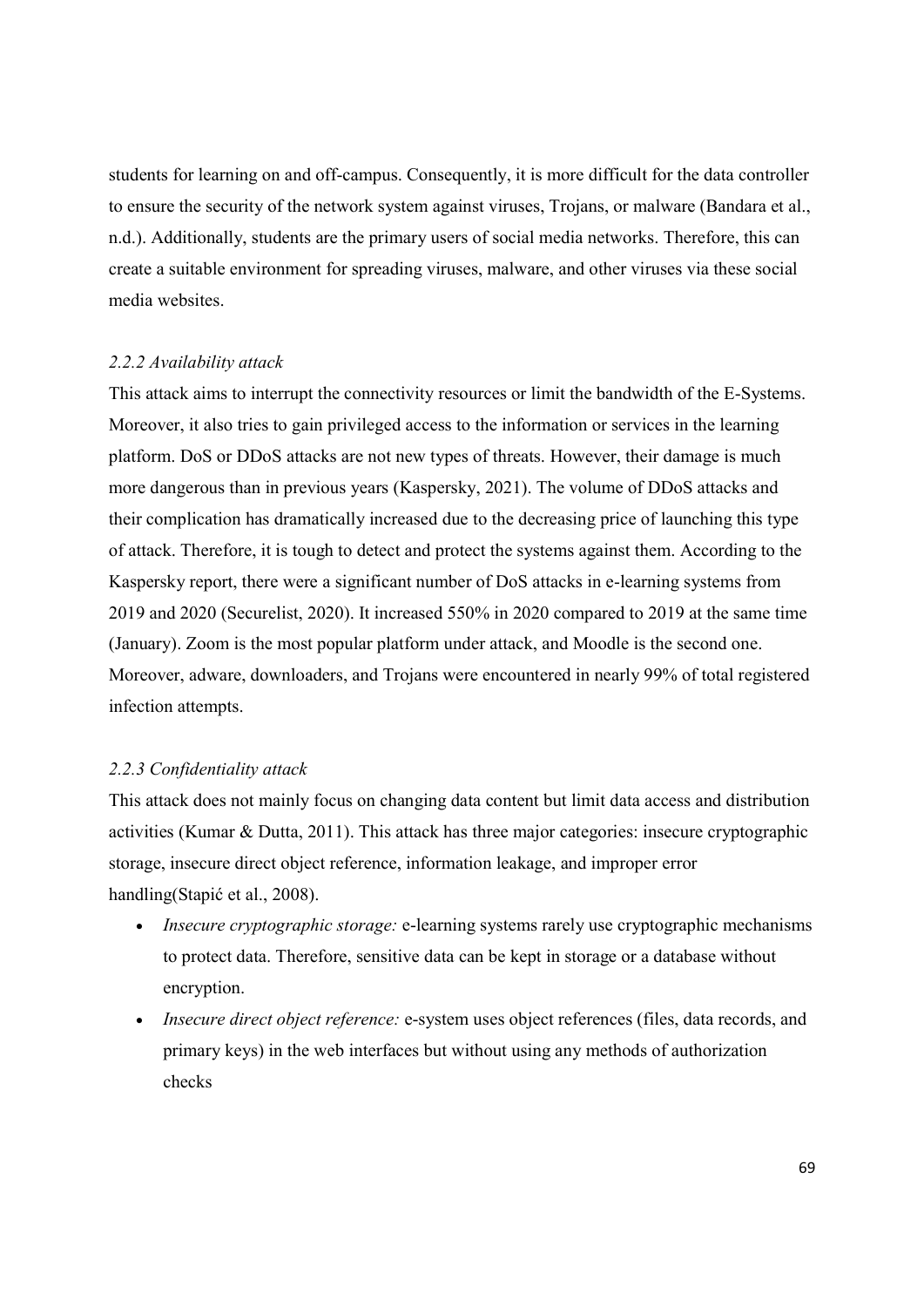• Information leakage and improper error handling: sensitive information or data can be revealed unintentionally via error messages.

# 2.2.4 Integrity attacks

There are many types of vulnerabilities for e-learning from external attacks such as malicious codes such as CSS or XSS, cross-site request forgery (CSRF), direct SQL code injection in the web pages, Buffer overflow, failure to restrict URL access, Injection flaws, and malicious file execution(Costinela-Luminiţa & Nicoleta-Magdalena, 2012)(Rjaibi et al., 2012)(Stapić et al., 2008).

- Cross-site scripting (CSS) or XSS: malicious code injection attacks mainly target websites and display user content without checking and encoding the information entered by users dynamically.
- Cross-site request forgery  $(CSRF)$ : a dangerous vulnerability because it can execute an unauthorized action in the platform with legal user access and consent.
- $\bullet$  *Buffer overflow (Buff)*: Using code to attempt to store data in a possible buffer without validating its size (Rjaibi et al., 2012)
- Fail in restriction URL access (FURL): the attackers can take advantage of the limitation of a small subset of privileged users into some system resources to target some operations (Kumar & Dutta, 2011).
- Injection flaws (InjecF): hackers can inject the input data (SQL query) in the client workstation into the application to read, modify, or execute sensitive data on the database (Kumar & Dutta, 2011).
- Malicious file execution: malicious codes can be integrated during the upload function, and the system cannot manage the performance of uploaded files.

# 2.2.5 Authentication attacks

This kind of attack happens when hackers illegally gain users' passwords and try to have free access to the materials on the e-learning systems (Stapić et al., 2008). In addition, when this attack occurs, it is easy for hackers to have a chance to perform other types of attacks, for example, availability, confidentiality, and integrity attacks. There are two major categories: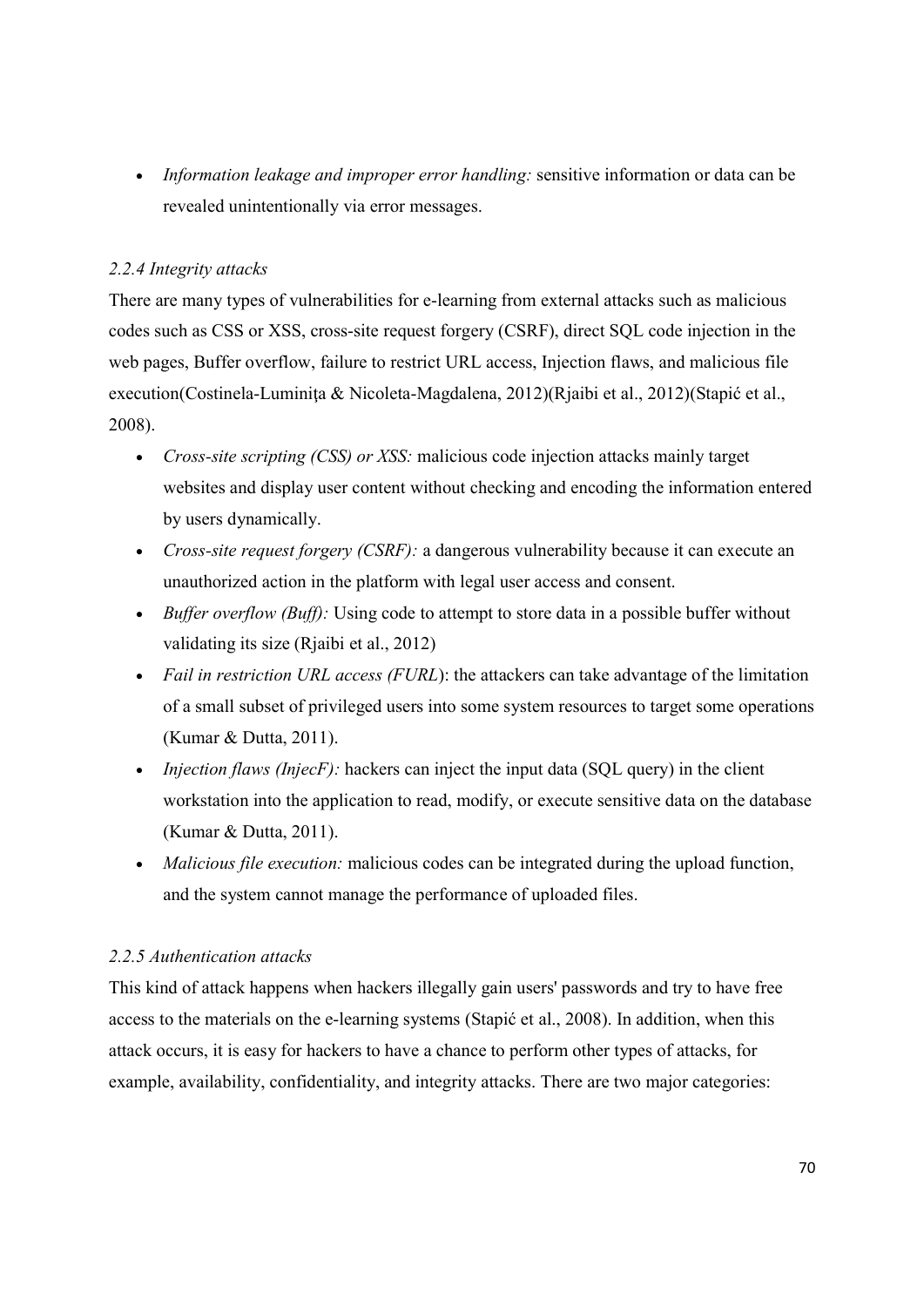broken authentication and session management and insecure communication attacks (Rjaibi et al., 2012)(Stapić et al., 2008).

- Broken authentication and session management: Hackers can capture or steal legal users' authenticated sessions, including active sessions, passwords, and session tokens.
- Insecure communication: During data transmission, session tokens or sensitive information without using an encryption mechanism can be taken by attackers to access unprotected conversations and take a user's credentials.

# 3. COUNTERMEASURES

Different countermeasures to protect e-learning systems are described in this section:

# 3.1 Cryptography

Cryptography is a technique to guarantee data confidentiality and non-disclosure to unauthorized parties (Fayziyeva et al., 2019)(Costinela-Luminita, 2011). It is a process to convert data from origin to unintelligible format. It can be used in many electronic systems with various tools to ensure data transmission on the Internet. The cryptography mechanism uses many mathematical algorithms related to information security to protect data, such as confidentiality, integrity, and authentication. Symmetric key encryption and asymmetric key encryption are crucial types of encryption methods.

### 3.2 Digital Right Management

Laws, beliefs, and practices define digital rights. In the virtual space, digital right management (DRM) is an important strategy to be integrated, especially in e-learning, to diminish the risks related to e-learning assets, services, and resources (El-Sofany et al., 2013). It constitutes an application for e-education with standards, technologies to support the sharing or reuse of elearning resources.

# 3.3 Distributed Firewall solution

Distributed firewalls include many security software applications in host-resident to protect organizations' networks, users, and servers against unexpected intrusion (Fayziyeva et al., 2019).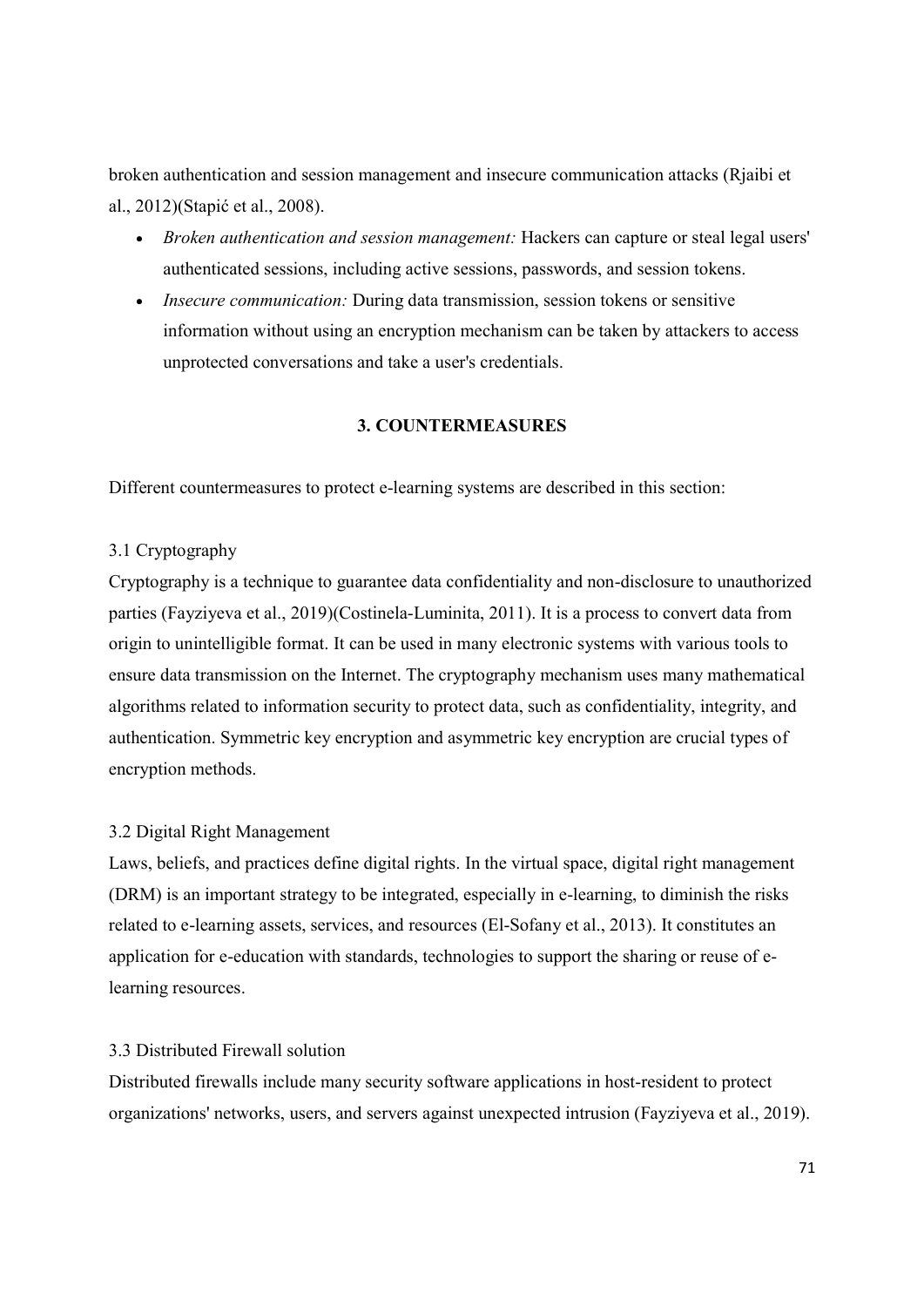However, there is a significant difference between a personal firewall and distributed firewall. The latter gives more benefits such as central management, logging reports, and access control granularity. These features can be used in enterprises to cooperate with security policies inside the firewall. Besides, a firewall offers various benefits, such as protecting the networks or systems against internal and external attacks, diminishing single points of failure, securing remote end-user machines, and safeguarding hosts.

### 3.4 Biometric authentication

Traditional techniques for authentication like passwords, smart cards, digital signatures, and digital certificates are used to keep passwords secret. In parallel, biometric authentication is a new method to increase security. It is also the best choice to help users avoid password misusage when submitting assignments and papers and downloading course materials (Fenu et al., 2018)(Adetoba B. T., 2016).

### 3.5 Digital watermarking

Digital watermarking is a new method that allows users to put hidden copyright notes, audio, videos, image signals. Therefore, unauthorized usage in e-learning systems can be prevented by using digital watermarking (Edgar R. Weippl, 2005). There are two major types of digital watermarking, visible and invisible watermarking (Neena et al., 2016). The former uses embedded algorithms, less complex computation, and easy recognition. The latter makes it hard for viewers or readers to see or identify watermarking.

### 3.6 Countermeasures against cyber attacks

Due to the Internet-based environment, the e-system also faces cyber-attacks as the Internet. Therefore, according to (Huu Phuoc Dai et al., 2016)(Stapić et al., 2008), there are many ways to protect e-learning against the cyber-attacks, such as using secure protocol HTTPS, instruction detection system, firewalls, and cryptography mechanisms. These methods can ensure the integrity, availability, authentication, and confidentiality of digital systems against external attacks. Moreover, there exist a variety of solutions to secure e-learning systems. Notably, for Moodle, log in with captcha and SSL are best practices to avoid brute force attacks and secure the session between a web server and a browser (Kumar & Dutta, 2011). Furthermore, applying a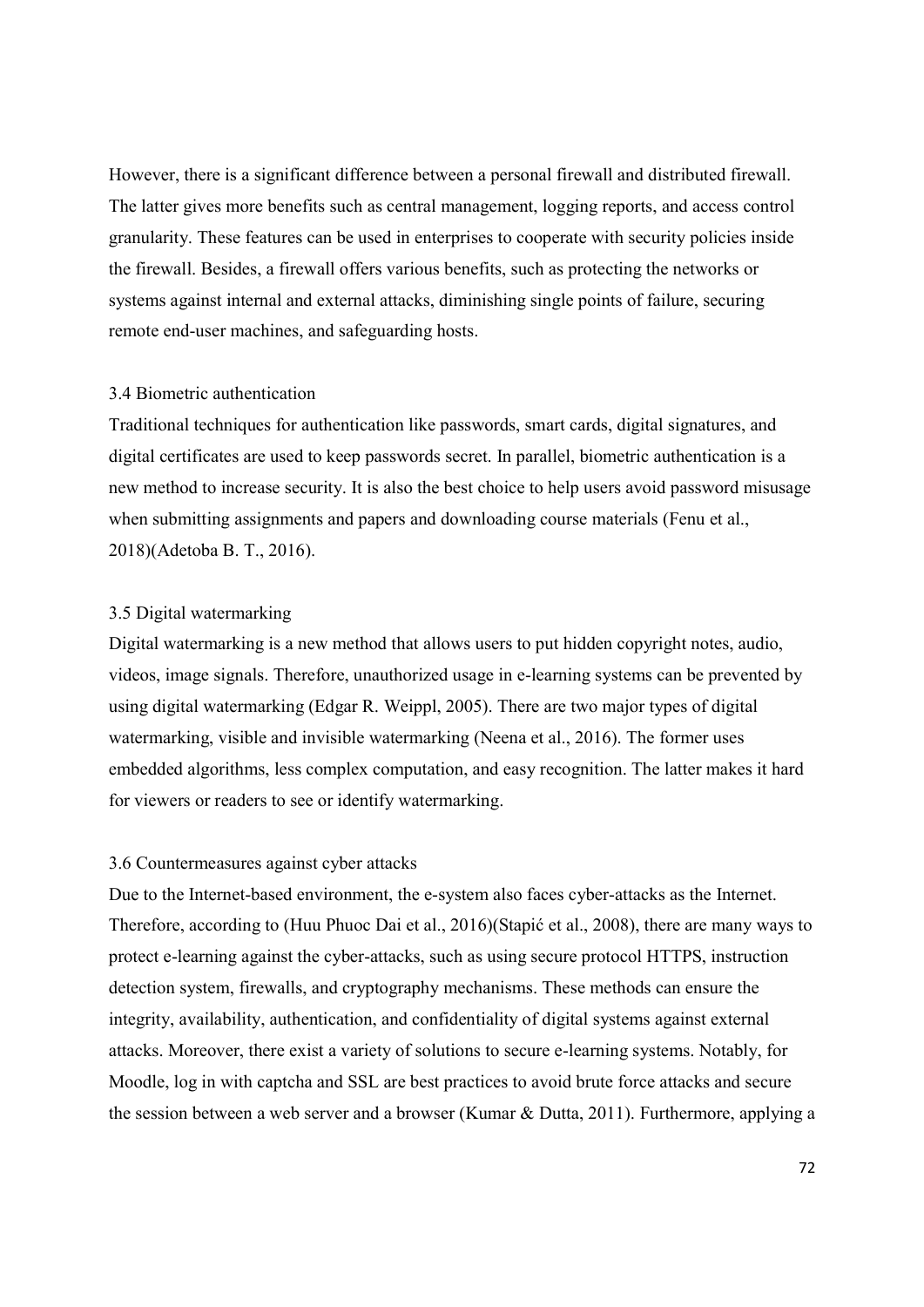biometric multi-function to authenticate students in e-learning platforms, including face, voice, touch, mouse, and keystroke, is a potential, flexible, and reliable solution to identify students (Fenu et al., 2018). E-learning is a cloud-based environment. It takes advantage of cloud computing technologies. However, several security issues related to cloud computing can be present. Hence, various mechanisms can be used to address these security issues, such as SMS information security, biometric information security, token-based information security, access control list, digital signature information security, cryptography, and secure e-learning platform based on SOA-based architecture (El-Sofany et al., 2013). A promising method released in several universities in the USA and Europe is Blockchain (based on mathematics and cryptography) to protect or prove documents in e-learning systems from fraud or security problems (Natalya et al., 2018). This method dramatically changes education because it can help create a complete system for managing educational achievements. In addition, to exercise a proactive approach against cyber-threats in e-learning systems, a security management model for e-learning systems should be deployed. It includes a cycle with four stages: Plan, Implements, Evaluate, and Maintain. This process can help the system predict the threats and warn data users of emerging and evolving threats or risks. It presents several special conditions for the input to comply with the Data Protection Act. Besides, in this model, there is a comprehensive combination between staff and users by applying a well-administered plan in the organization to mitigate cybersecurity threats

### 4. CONCLUSIONS

Education had to adapt to the pandemic situation quickly. Traditional learning methods were shifted to digital learning in formal educational institutions and corporate training. There is a wide variety of tools for digital learning. However, students and teachers must possess digital literacy to face this new era in education. As for the capabilities needed in e-learning tools, these tools must provide an equal learning opportunity for all the students. Including individuals with disabilities, people in developing countries with unreliable internet connections and electronic devices are scarce. E-learning has become prevalent in many countries over the world due to the COVID-19 outbreak. Therefore, the security of several e-learning platforms is a significant concern. This paper indicates the security issues related to some e-platforms for learning such as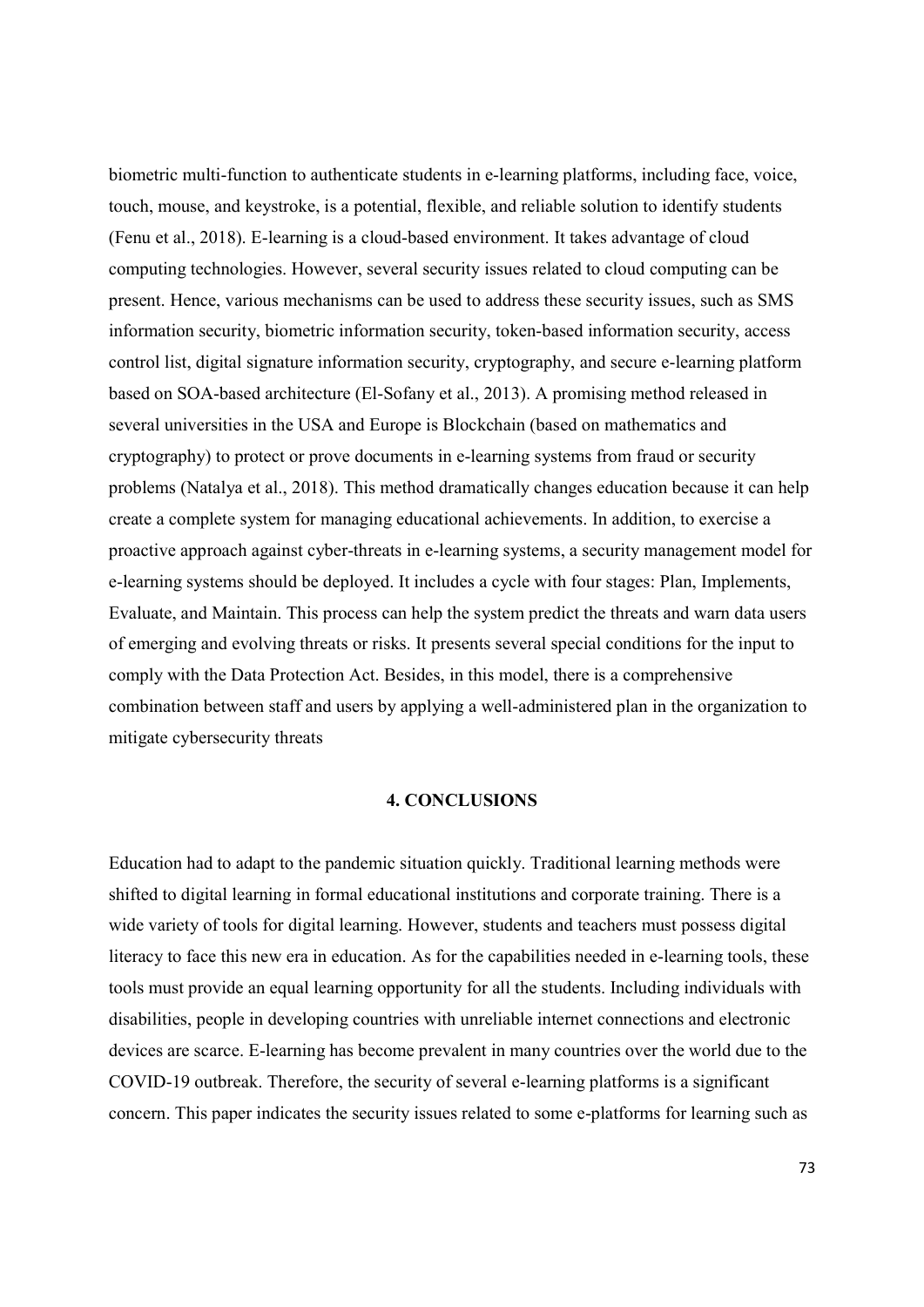Moodle, Zoom, Blackboard, and edX. Besides, many types of cyber-attacks from the outside network to e-learning systems are also described. It also provides best practices to address security threats and cyber-attacks towards e-education systems. Remarkably, a cryptography mechanism is the best technique to protect the confidentiality, integrity, and authentication (CIA) of data on the e-platforms. However, it can be seen that one method is not strong enough to counter the whole system. As a consequence, it needs to combine different methods like biometric authentication, firewalls, IDS, digital watermarking, and security process models with various levels of security standards to manage and control data processes in e-learning systems to mitigate cybersecurity problems and cyber-attacks

### ACKNOWLEDGEMENT

This article is supported by the national grant "2020-1.1.2-PIACI-KFI-2020-00099" on the project "Learning Profile Based, Digital skills development methodologies and development of educational teaching tools in applications," Óbuda University, Budapest, Hungary.

# **REFERENCES**

Adetoba B. T., A. O. and K. S. O. (2016). E-learning Security Issues and Challenges: A Review. Journal of Scientific Research and Studies, 3(5), 96–100. Ahmed, R. (2020). Zoom Vulnerabilities Demonstrated in DEF CON Talk. Bandara, I., Ioras, F., & Maher, K. (n.d.). CYBER SECURITY CONCERNS IN E-LEARNING EDUCATION. Charlie Osborne. (2021). Critical Zoom vulnerability triggers remote code execution without user input. Costinela-Luminita, C. (Defta), & Nicoleta-Magdalena, C. (Iacob). (2012). E-learning Security Vulnerabilities. Procedia - Social and Behavioral Sciences, 46, 2297–2301. https://doi.org/10.1016/j.sbspro.2012.05.474 Costinela-Luminita, D. (2011). Information security in E-learning Platforms. Procedia - Social and Behavioral Sciences, 15, 2689–2693. https://doi.org/10.1016/j.sbspro.2011.04.171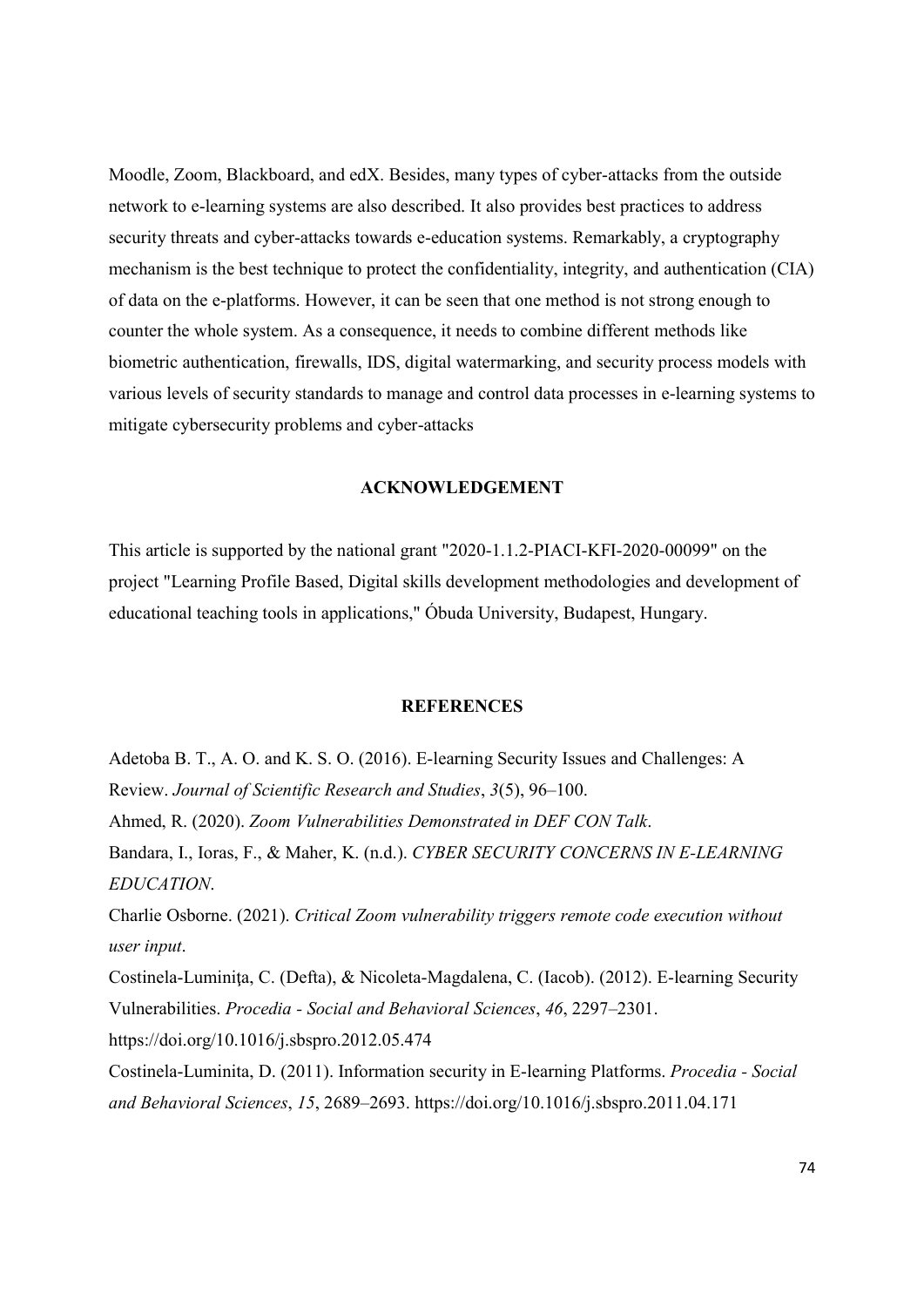Edgar R. Weippl. (2005). E-LEARNING. ADVANCES IN INFORMATION SECURITY, 16. edX. (2021). Documentation for edx.org and the OpenedX Community.

El-Sofany, H. F., Tayeb, A. Al, Alghatani, K., & El-Seoud, S. A. (2013). The impact of cloud computing technologies in E-learning. International Journal of Emerging Technologies in Learning, 8(SPL.ISSUE), 37–43. https://doi.org/10.3991/ijet.v8iS1.2344

Fayziyeva, D. S., Yuldasheva, N. S., & Ugli, I. S. Z. (2019). Security issues in E-Learning system. International Conference on Information Science and Communications Technologies: Applications, Trends, and Opportunities, ICISCT 2019, April.

https://doi.org/10.1109/ICISCT47635.2019.9011971

Fenu, G., Marras, M., & Boratto, L. (2018). A multi-biometric system for continuous student authentication in e-learning platforms. Pattern Recognition Letters, 113, 83–92.

https://doi.org/10.1016/j.patrec.2017.03.027

Huu Phuoc Dai, N., Kerti, A., & Rajnai, Z. (2016). E-Learning Security Risks and its

Countermeasures. Journal of Emerging Research and Solutions in ICT, 1(1), 17–25.

https://doi.org/10.20544/ersict.01.16.p02

Kaspersky. (2021). DDoS Protection.

Kumar, S., & Dutta, K. (2011). Investigation on security in LMS moodle. International Journal of Information Technology …, 4(1), 233–238.

Li, C., & Lalani, F. (2020, April 29). The rise of online learning during the COVID-19 pandemic. World Economic Forum. https://www.weforum.org/agenda/2020/04/coronaviruseducation-global-covid19-online-digital-learning/

Lynch, A., & Friis, E. (2018). Security Analysis of the edX Platform The edX Platform.

M. V. Eekelen, R. Moussa, Engelbert Hubbers, & Roel Verdult. (2013). Blackboard Security

Assessment. CTIT Technical Report Series, April.

Matt Miller. (2020). Zoom security issues.

Mawgoud, A. A., Taha, M. H. N., & Khalifa, N. E. M. (2020). Security Threats of Social

Internet of Things in the Higher Education Environment. Studies in Computational

Intelligence, 846, 151–171. https://doi.org/10.1007/978-3-030-24513-9\_9

Natalya, M., Alexey, K., & Alexander, L. (2018). Analysis of E-learning in Digital

Economy. January 2018. https://doi.org/10.2991/emle-18.2018.167